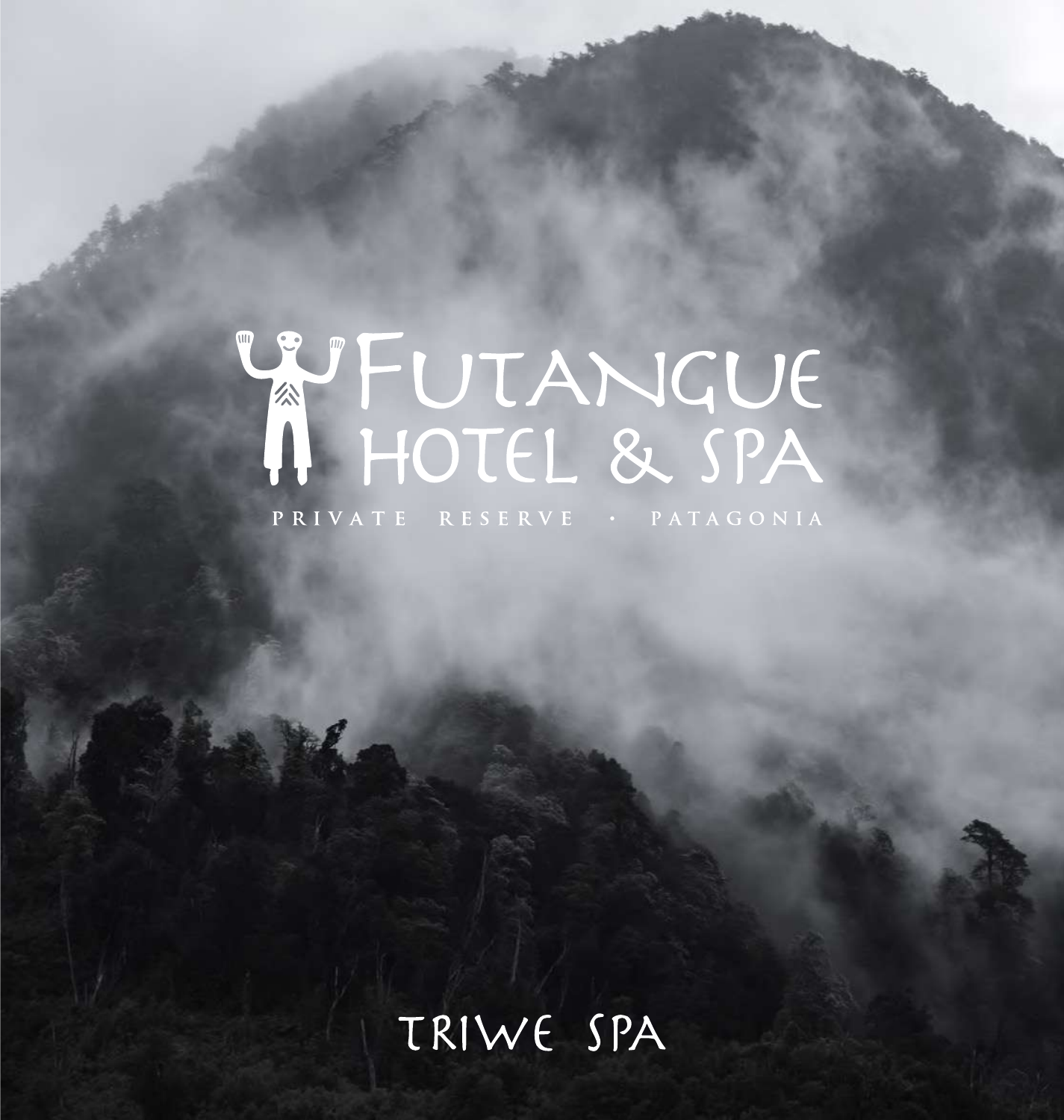### Esencialmente natural y único

En las lluviosas praderas del Lago Ranco, frente a un anfiteatro de montañas y cascadas, se emplaza Triwe Spa. Su arquitectura destaca por la calidez de la madera nativa y la piedra volcánica, donde está representado el patrimonio natural de Parque Futangue. Su nombre, en lengua autóctona, hace alusión a los antiguos laureles que lo cobijan con su sombra.

Triwe es un viaje de los sentidos al interior de la Selva Valdiviana; de sus aromas, sabores, texturas y sonidos, donde el agua de vertiente y las plantas nativas purifican el cuerpo y el espíritu con sus propiedades medicinales, las mismas que han sanado a las etnias originarias desde tiempos ancestrales. Relájate, descansa tu mente y siente los elementos del bosque en todas sus formas.

Triwe Spa sits upon the rainy meadows overlooking Lake Ranco, facing an amphitheater of mountains and waterfalls. Its architecture is highlighted by the warmth of the native wood and volcanic rock with which it has been constructed, representing Futangue Park's natural heritage. Its name, originating from the native language, refers to the ancient laurels under whose shade it shelters.

Triwe is a voyage of the senses through the interior of the Valdivian Forest; its smells, tastes, textures and sounds, where the water from the slopes above it and the native plants around it all combine to purify the body and spirit with their medicinal properties, the very same which have cured the indigenous tribes since time began. Relax, rest your mind and luxuriate in the elements of the forest, in all their different forms.

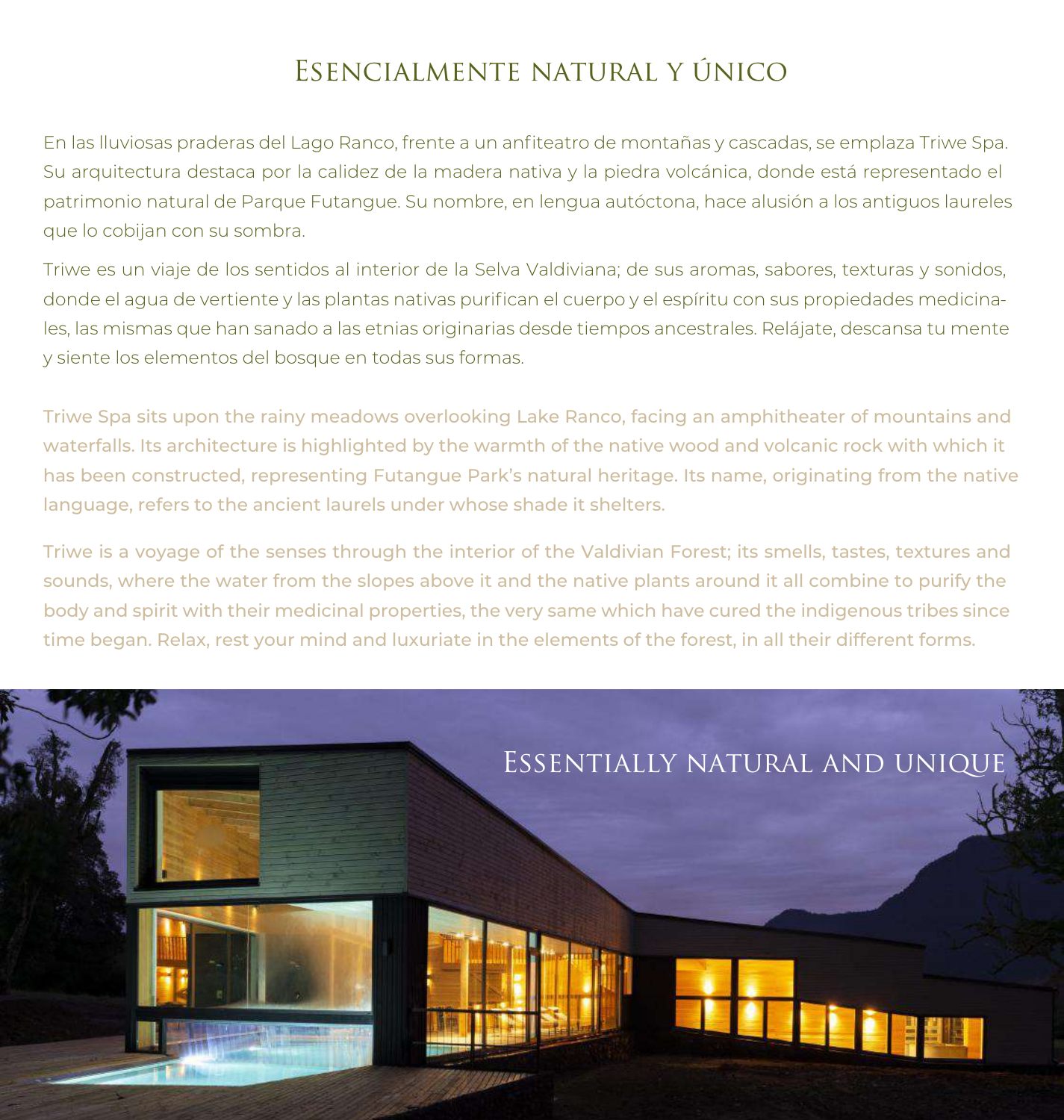

#### **Tratamientos Treatments**

|                                                  | 30 min   | 60 min   | 90 min   | <b>120 min</b> |
|--------------------------------------------------|----------|----------|----------|----------------|
| Masaje de Relajación / Relax Massage             | \$30,000 | \$45,000 | \$55,000 | \$75.000       |
| Masaje Descontracturante / Deep Tissue Massage   | \$30.000 | \$50.000 | \$65.000 | \$80.000       |
| Masaje de Piedras Calientes / Hot Stone Massage  |          | \$65.000 | \$85.000 | \$110.000      |
| Masaje Paravertebral / Deep Tissue Back Massage  |          | \$55,000 |          |                |
| Masaje Triwe / Triwe Massage                     |          | \$55.000 |          |                |
| Masaje de Piernas y Pies / Legs and Foot Massage |          | \$40,000 |          |                |
| Bambuterapia / Bamboo Massage                    |          | \$65.000 | \$85.000 | \$110.000      |
| <b>Envolturas / Wraps</b>                        |          | \$65.000 |          |                |
| Facial Futangue / Futangue Facial                |          | \$65.000 |          |                |
| Pase diario / Day use                            |          |          |          | \$30.000       |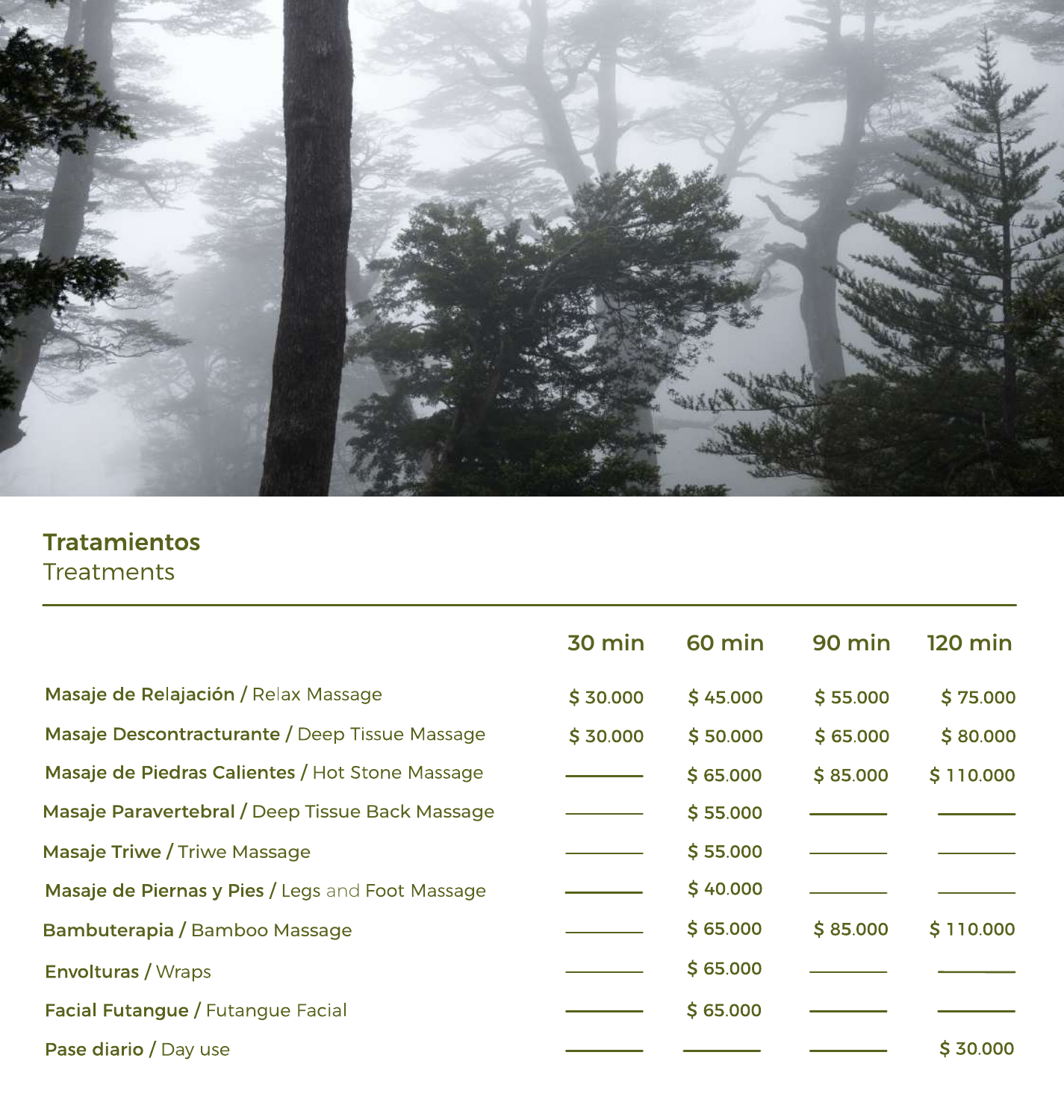#### Recomendaciones Recommendations

| Escoja su servicio              | Nuestro personal puede brindarle toda la información que necesite<br>para elegir el servicio que mejor se adapte a sus necesidades y preferencias.   |  |  |
|---------------------------------|------------------------------------------------------------------------------------------------------------------------------------------------------|--|--|
| Reserve su cita                 | Contáctenos desde su habitación al Nº 1000.                                                                                                          |  |  |
| <b>Sugerencias</b>              | Rogamos llegue 15 minu tos antes de su cita ya que el procedimiento<br>de registro toma unos minutos.                                                |  |  |
|                                 | Recomendamos dejar sus objetos de valor en la caja fuerte de su habitación.                                                                          |  |  |
|                                 | La edad mínima para los tratamientos es 18 años.                                                                                                     |  |  |
|                                 | Está prohibido recibir algún tratamiento bajo la influencia del al cohol o de<br>alguna droga que pueda afectar su salud.                            |  |  |
|                                 | Tener en cuenta que llegar tarde a su cita limitará el tiempo total de su<br>tratamiento y de los que siguen en reserva.                             |  |  |
| Choose your<br>service          | Our staff can provide all the information you need to choose the service<br>that best suits your needs and preferences.                              |  |  |
| <b>Book your</b><br>appointment | Dial 1000 to contact us from your room.                                                                                                              |  |  |
| <b>Suggestions</b>              | We recommend that you to arrive 15 minu tes before your appointment<br>because the registration procedure takes a few minutes.                       |  |  |
|                                 | We advise you to leave your valuables in the safe box in your room.                                                                                  |  |  |
|                                 | The minimum age for treatments is over 18 years old.                                                                                                 |  |  |
|                                 | It's forbidden to receive any treatment under the influence of alcohol or<br>any drug that can affect your health.                                   |  |  |
|                                 | Please be aware that your late arrival for your appointment will limit the total<br>time of your treatment and those who follow you in the schedule. |  |  |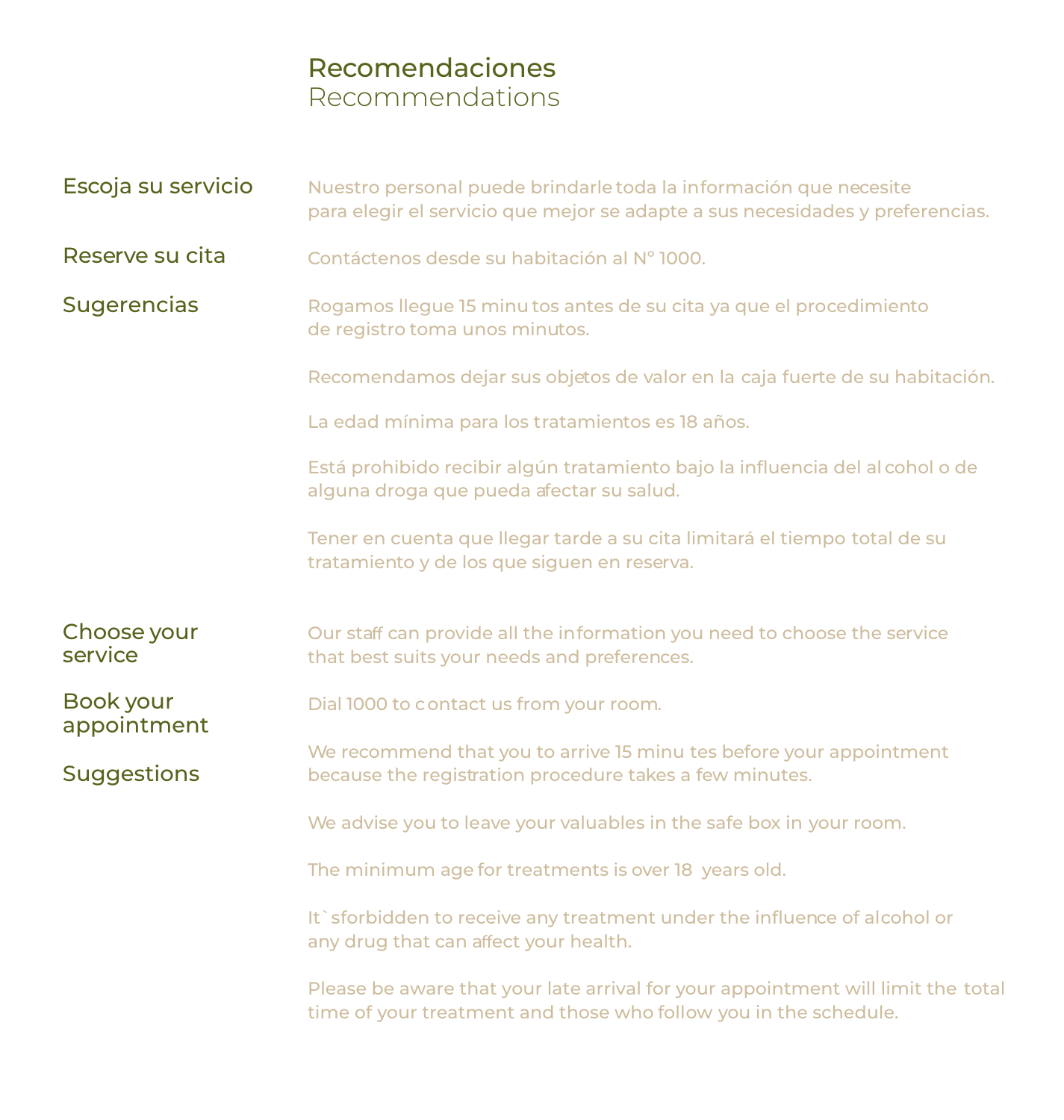

#### Instalaciones **Facilities**

Gimnasio Exercise Room.

Vestidores Dressing Rooms.

Área de Sauna Mixto y Duchas Escocesas Mix Sauna and Scottish Showers.

Zona de Descanso Mixta Mix Rest Zone.

Piscina Interior Climatizada Indoor Swimming Pool.

Piscina Exterior Semi-olímpica Outdoor Swimming Pool.

**Terraza Terrace** 

Productos Products

Pase Diario Day Use.

Certificados de Regalos Gift Certificates.

Membresías Memberships.

Tienda Store.